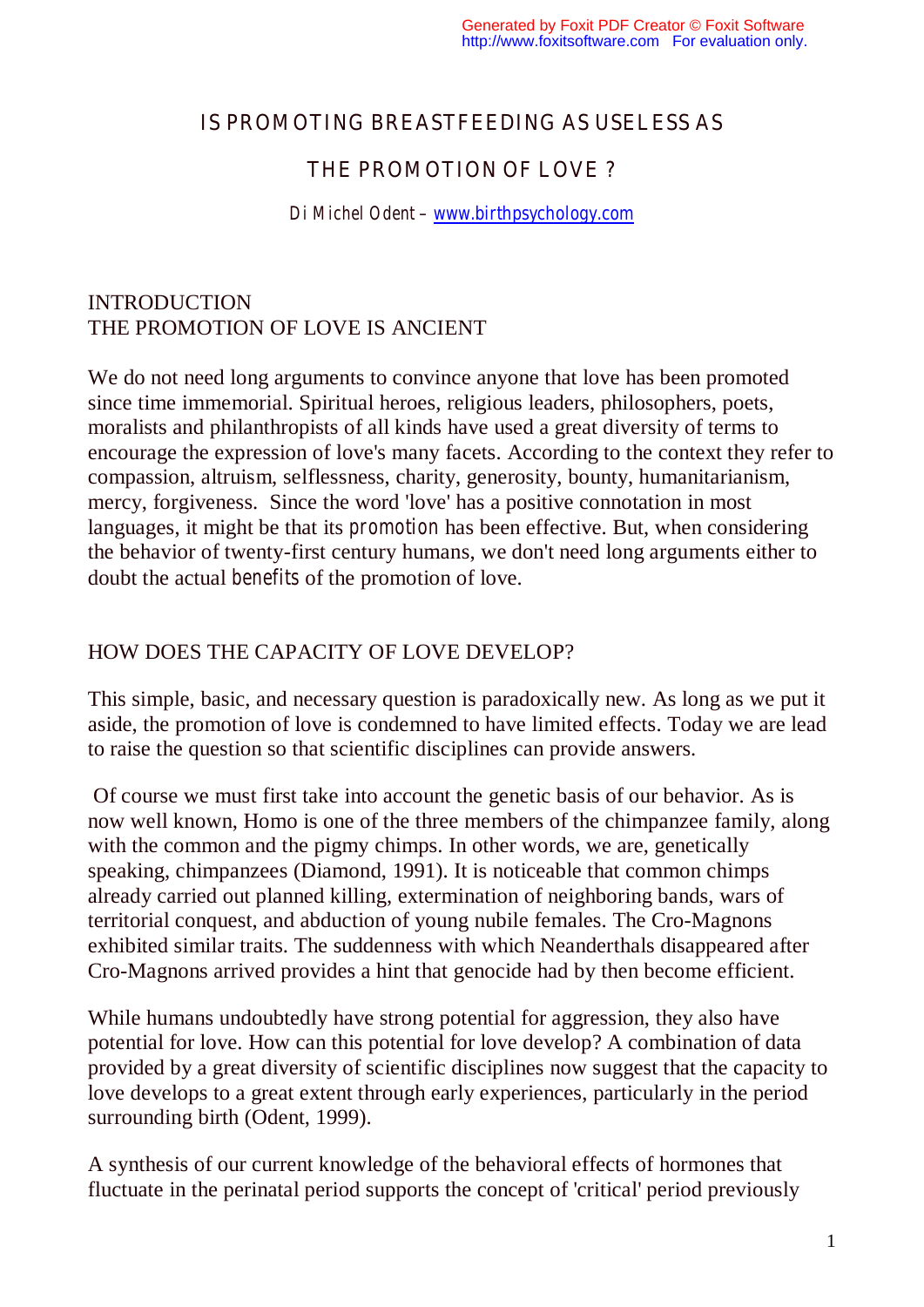introduced by behavioral scientists ('ethologists'). Ethologists were the first to understand that among mammals in general there is, immediately after birth, a short period of time that will never happen again and that is important in mother-baby attachment. A subgroup of studies included in the Primal Health Research Data Bank also suggests that the development of the capacity to love is highly influenced by perinatal events. Whenever researchers study the background of human beings who have expressed some sort of 'impaired capacity to love', they always detect risk factors in the period surrounding birth. 'Impaired capacity to love' is a useful term because it can include self-destructive behaviors (impaired capacity to love oneself).

It is precisely because we are in the process of realizing that the way we are born has long term consequences in terms of sociability, aggression and capacity to love that we are led to interpret the countless beliefs and rituals that disturb the physiological processes in the perinatal period. Many of them are intriguing, because they disturb the critical phase of labor between the birth of the baby and the delivery of the placenta. We must keep in mind that from the time when the basic strategy for survival of most cultures was to dominate nature and to dominate other human groups, creating more aggressive and destructive human beings conferred an advantage. In other words it was an advantage to moderate the capacity to love, including love of nature, the respect for Mother Earth. It is understandable that the most successful societies were those who had at their disposal the most appropriate beliefs and rituals in the period surrounding birth.

Over the millennia there has been a selection of human groups according to their potential for aggression. We all are the fruit of this selective process. This explains our inability to recognize and to take action against clear-cut manifestations of the impaired capacity to love.

Today Homo Sapiens must invent new strategies for survival. We are at a time when the limits of the domination of nature have become obvious, and at a time when the necessary dialogue between humanity and mother Earth demands a substantial unification of humanity. In other words, human beings must learn to master the energies of love. Human beings must learn to formulate the necessary basic questions, instead of just going on promoting love. Scientific data can already provide useful answers. That is why the scientification of love may be presented as a landmark in the history of mankind.

#### THE PROMOTION OF MOTHER'S MILK IS ANCIENT

The promotion of mother's milk is at least as old as Scriptures. Originally the question would not have been 'was an infant breastfed'? Rather, it would have been 'was an infant breastfed by its own mother'? In the Old Testament, Jeremiah referred to maternal aversion to breastfeeding. He was talking to those who wanted to be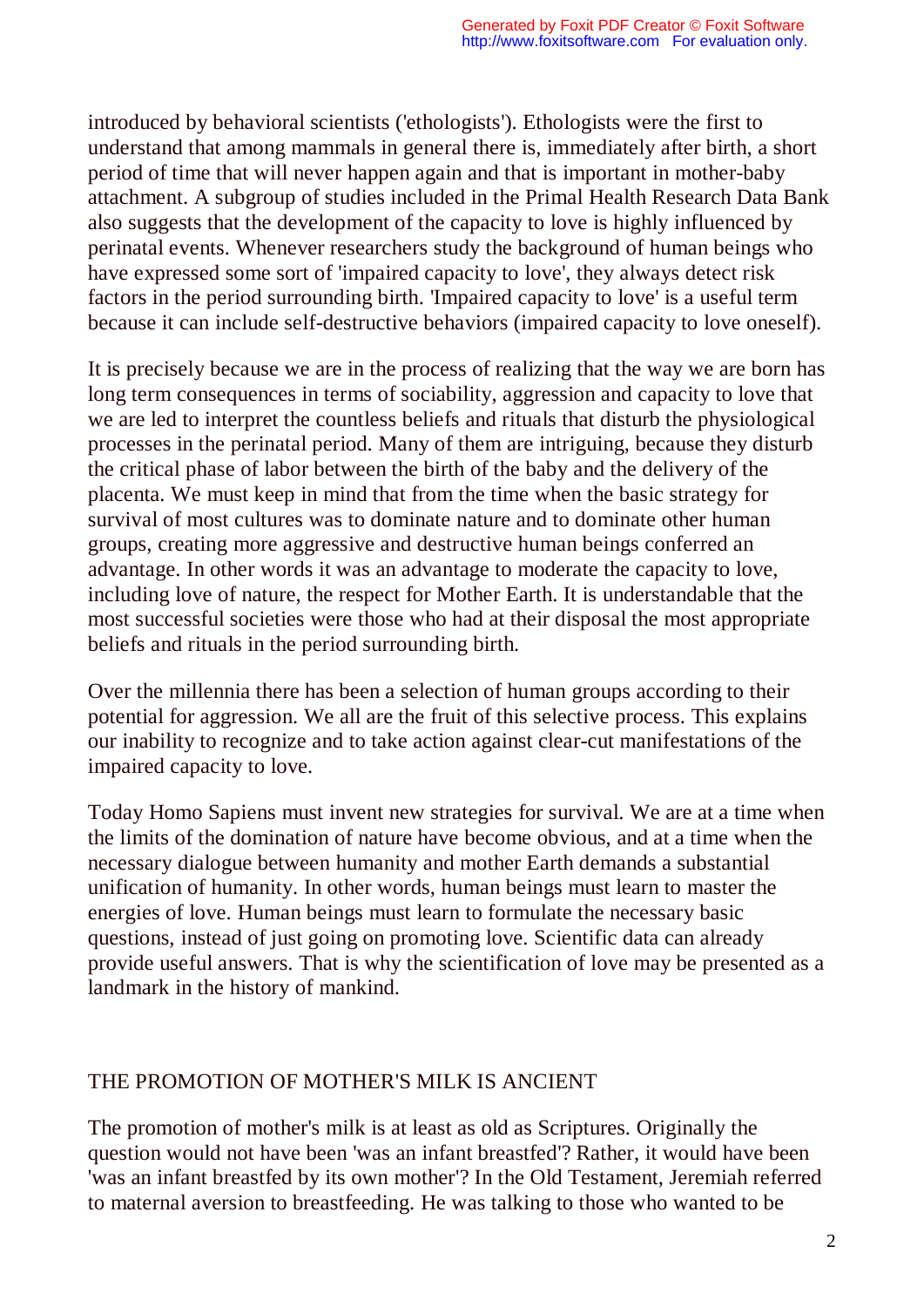fashionable, when he commented: "Even the sea monsters offer their breast to their offspring". The Talmud encourages mothers to nurse until eighteen months to two years. Two years of nursing is recommended in the Koran.

In a different context, Julius Caesar regretted that the babies of the Patricians were not given mother's milk. Jean-Jacques Rousseau, on the other hand, made breastfeeding fashionable among the elegant Parisians and the women of the European upper classes of the eighteenth century, in the framework of a return to nature (Rousseau, 1998). 'The fashionable mamma', an etching of James Gillray English dated 1796 (displayed at the British Museum), illustrates the widespread impact of Rousseau's theories.

The promotion of breastfeeding took different forms according to the historical context. In Renaissance art, the countless paintings of Virgin Mary nursing the infant Jesus were indirect, non-rational and effective ways to promote breastfeeding. The power of religious imagery can help to interpret an intriguing phenomenon that happened in Iceland, a country where *mothers did not breastfeed their children for two or three centuries* (Hastrup, 1992; Personal correspondence with Dr. Guonjon Guonason, 1993). Until the Reformation, the Virgin Mary had a supremely important position in Icelandic popular religious practice, and during the purification rite after childbirth, the women would pray to Mary in their local churches. Thus, in Iceland, the destruction of the image of Mary may contribute to explain the sudden en masse abandonment of breastfeeding.

In the middle of the twentieth century, during the post World War II baby boom, "formula" was developed and breastfeeding declined. In response, a group of breastfeeding mothers met in a Chicago suburb in 1956 and founded La Leche League. Their primary objective was to provide information and encouragement to breastfeeding mothers, at a time when many doctors were pushing bottle-feeding. In fact it is difficult to dissociate support of nursing mothers and breastfeeding promotion. A nursing mother always promotes breastfeeding.

Today the promotion of breastfeeding is one of the priorities of the important public health organizations. In many countries, this promotion is to a great extent in the hands of governmental departments.

In Brazil, the PNIAM (Programa Nacional o Incentivo ao Aleitamento Materno) was established in 1981 and included in the 1988 Brazilian constitution. This program was noted for its intensity, extent, and innovation. Each state organized training for all categories of health professionalsand also for traditional healers and others in the non-formal healthsector. High-profile mass media campaigns featured national superstars,and legislation was passed on issues such as the advertising ofbreast milk substitutes and increased maternity leave. Brazil also has been an active participant in the Baby FriendlyHospital Initiative, and in 1998 had achieved 103 accredited hospitals.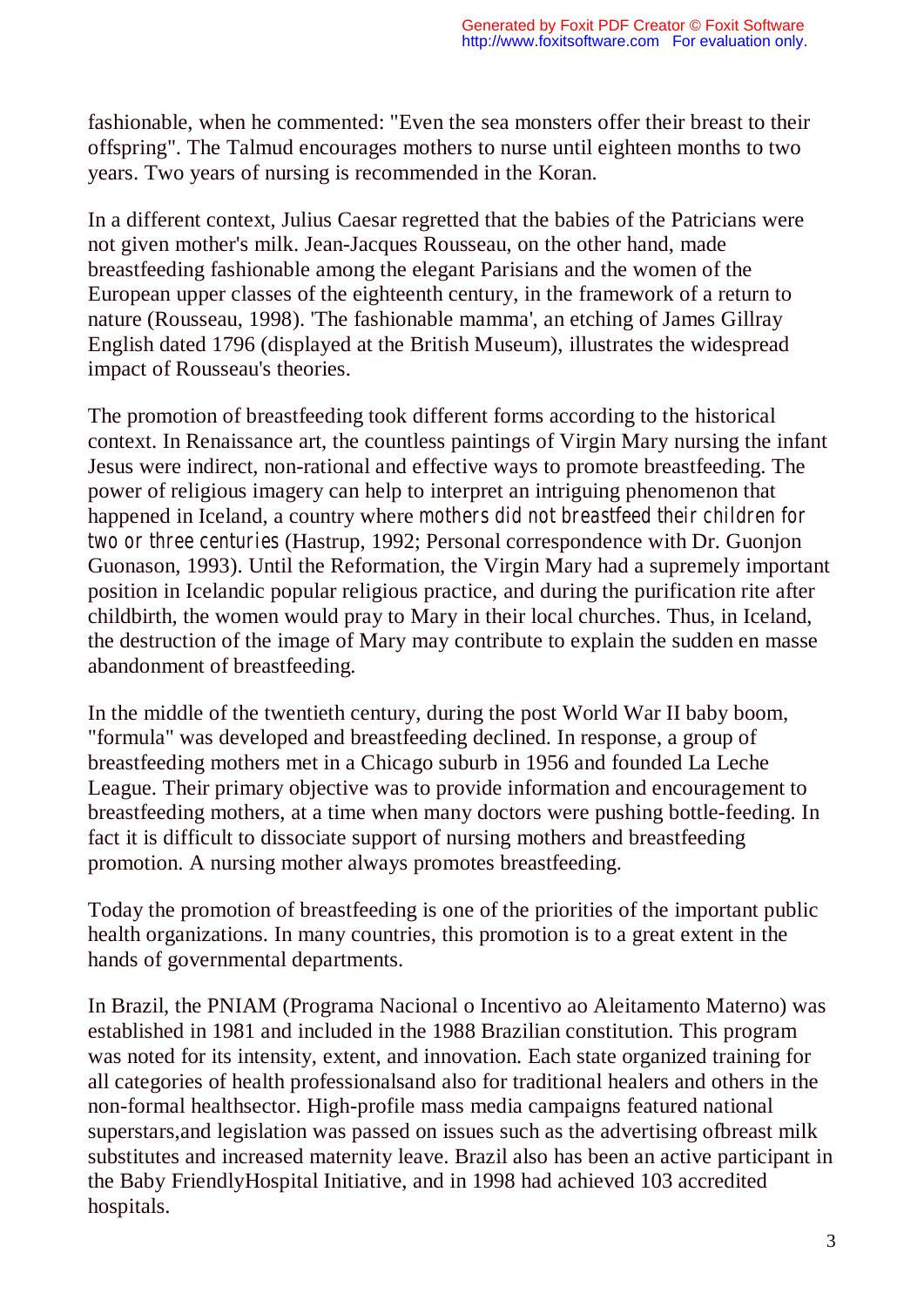In China, a 1995 law contained a pro-active mandate to the health care system to provide education materials on infant feeding. It also includes rules governing the marketing of breast milk substitutes. In the USA, the Surgeon General officially recommends that babies be fed with breast-milk only (no formula) for the first six months of life. It is better to breastfeed for six months and even better to breastfeed for twelve months. The watchword promulgated by the Surgeon General is: "Breast: Best for Baby, Best for Mom".

Public Health promotion can be seen as effective if we consider that in our societies everybody is now convinced that 'Breast is Best'. This is a conclusion of my unofficial survey among taxi-drivers in different countries. But one can wonder how useful these modern and direct methods of promotion really are. There is an enormous gap between knowledge, awareness and intentions on the one hand, and statistical facts on the other. In many countries the duration of breastfeeding falls far short of those recommended by their national plans. Today the point is not to promote breastfeeding: it is to understand why in our societies lactation is difficult and cannot continue as long as recommended.

## HOW DOES THE CAPACITY TO BREASTFEED DEVELOP?

This simple, basic, and necessary question is also paradoxically new. As long as we put it aside, the promotion of breastfeeding will suffer. *Today we are in a position to explain that breastfeeding starts before the baby is born.*

Until recently the fact that the maternal body prepares to secrete milk before the baby is born was in the realm of intuitive knowledge. Today, physiologists are in a position to explain how the hormones released by mother and baby during labor and delivery play a role in the initiation of lactation.

Here are some examples of easy-to-explain connections between the physiology of birth lactation:

- In 1979 we learned that the levels of beta-endorphins increase during labor (Csontos, Rust, Hollt, et al., 1979; Akil, Watson, Barchas, & Li, 1979). We already knew, since 1977, that betaendorphin stimulates the release of prolactin (Rivier, Vale, Ling, Brown, & Guillemin, 1977). It became therefore possible to interpret a chain of events: physiological pain in labor (system of protection against pain) and the release of the key hormone of lactation.
- Swedish studies, published in 1996, demonstrated that two days after birth, when the baby is at the breast, women who gave birth vaginally release oxytocin in a *pulsatile* (i.e., effective) way,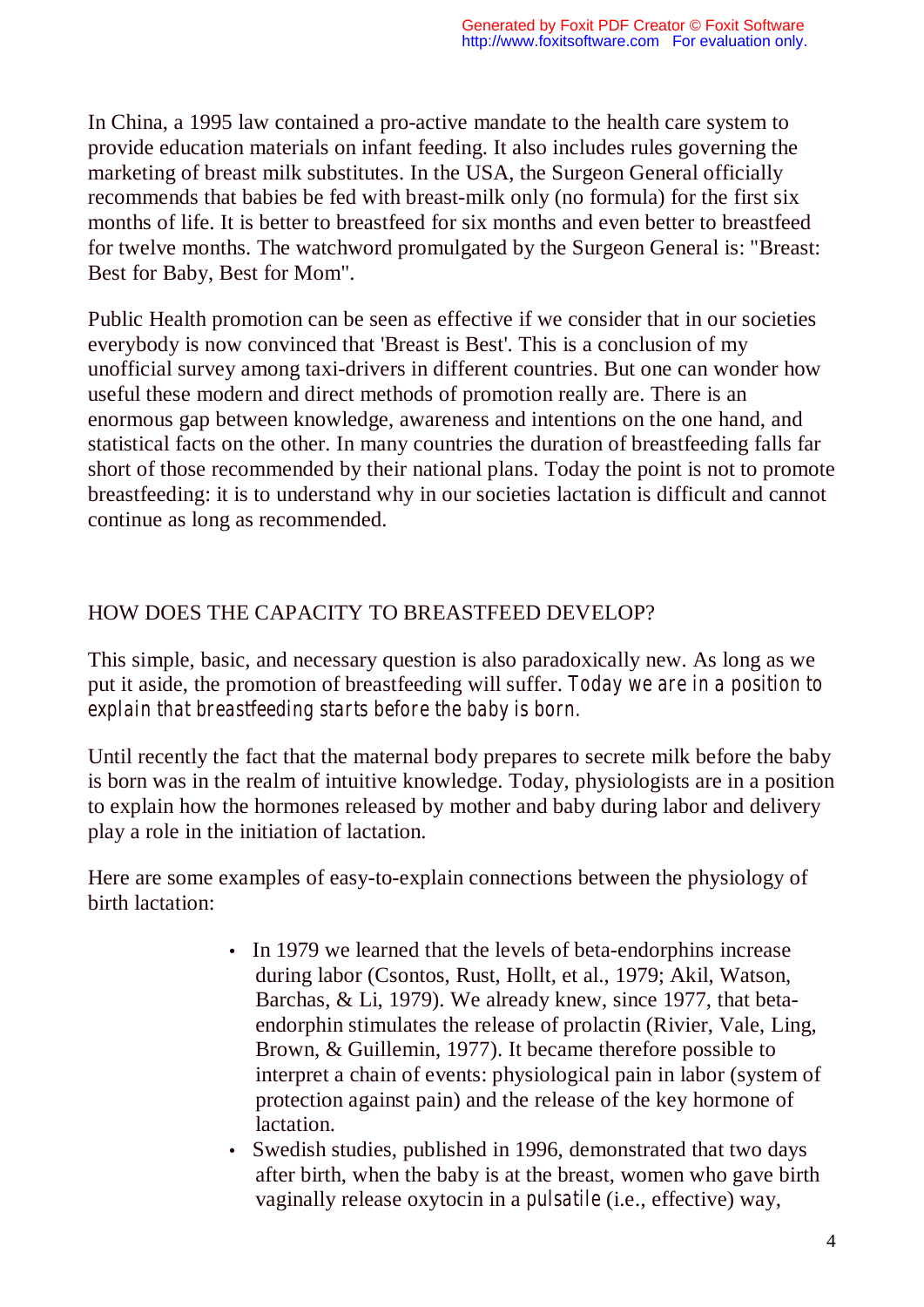compared with women who gave birth by emergency caesarean section (Rivier, Vale, Ling, Brown, & Guillemin, 1977). Furthermore there is a correlation between the way oxytocin is released two days after birth and the duration of exclusive breastfeeding.

- The same Swedish team found that the caesarean women lacked a significant rise in prolactin levels at 20-30 minutes after the onset of breastfeeding (Nissen, Uvnas-Moberg, Svensson, Stock, Widstrom, & Winberg, 1996).
- An Italian team demonstrated that the amount of beta-endorphin in the colostral milk of mothers who gave birth vaginally is significantly higher than colostrum levels of mothers who underwent caesarean section (Zanardo, Nicolussi, Giacomin, Faggian, Favaro, & Plebani, 2001). It is probable that one of the effects of milk opiates is to induce a sort of addiction to mother's milk. One can anticipate that the more addicted to the breast the newborn baby becomes, the longer and easier the breastfeeding.

In general it is easy to explain that the first time when the human neonate is able to find the breast (See Odent, 1977), the behavior of mother and baby is influenced by the numerous hormones they released during labor and delivery (Krehbiel, Poindron, Levy, & Prud'Homme, 1987). These different hormones released by mother and baby during the birth process are still present during the hour following, and all of them play specific roles in the interaction between mother and baby and therefore in the initiation of lactation.

Of course there are many other factors that participate in the development of the capacity to breastfeed (Odent, 2003). However, we must focus on the physiological processes that are routinely disturbed by the cultural milieu.

Such considerations are particularly relevant at the age of elective caesarean section on request and at a time when we have at our disposal multiple powerful ways to disturb the physiological processes in the period surrounding birth. It is undoubtedly because the basic questions are not addressed that the results of public health campaigns are rarely cost effective. None of these public health campaigns take into account the widespread, quasi-cultural lack of understanding of birth physiology that leads to high rates of obstetrical interventions and to the extensive use of pharmacological substitutes for natural hormones. The priority now should be to rediscover the basic needs of women in labor (Odent, 2001).

Brazil is an ideal place to measure the gap between discourse and practice, because it is characterized by both skyrocketing rates of c-sections and institutionalized breastfeeding promotion. Almeida and Couto conducted an interesting survey about lactation among women health professionals whose mission is to recommend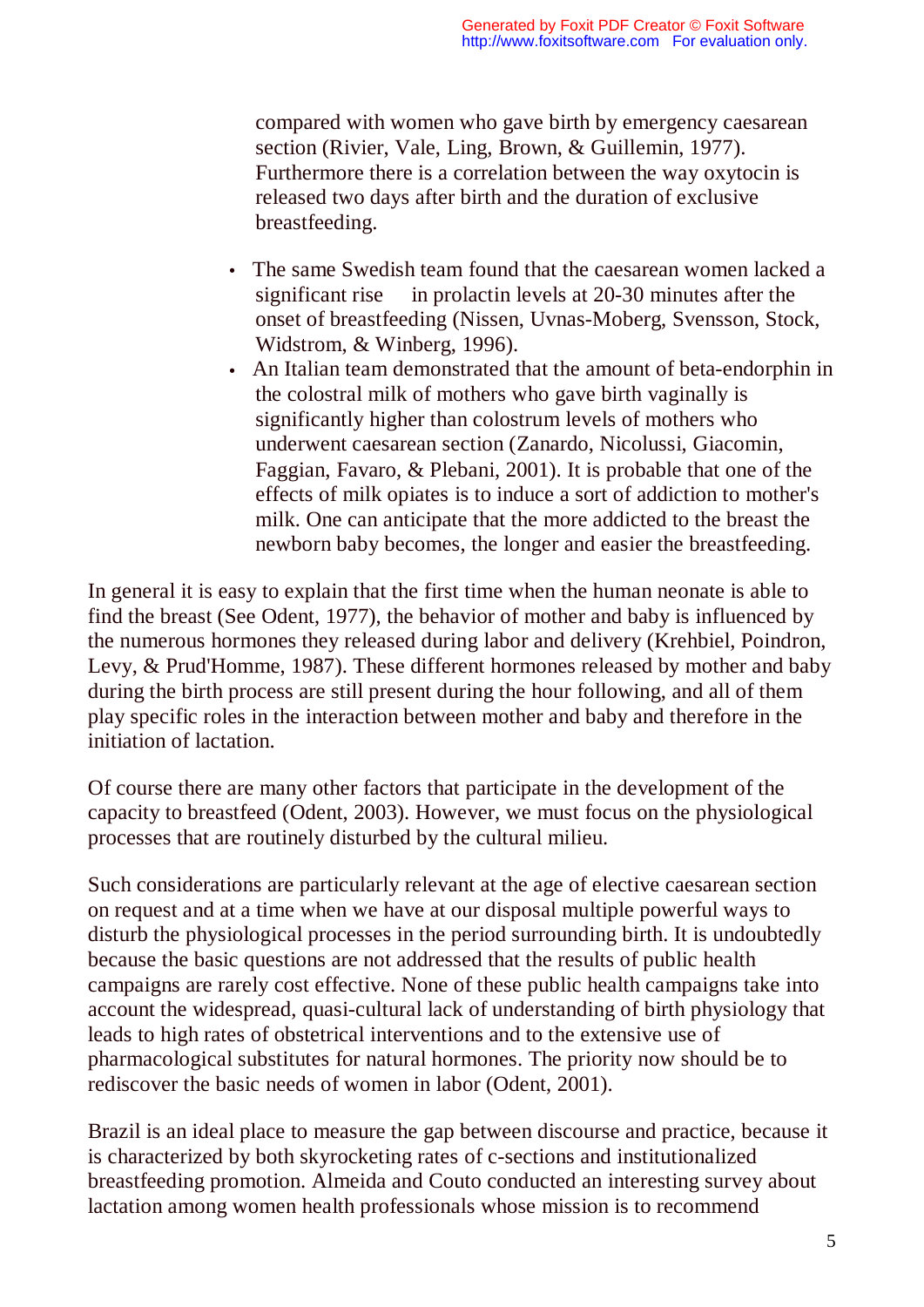exclusive breastfeeding for six months (Almeida, 2001). When these experts in lactation had their own babies the average duration of exclusive breastfeeding was a mere 98 days! All these women had a guaranteed 120-day maternity leave. A 'detail' was mentioned in the report of these studies: among university-level health professionals *85.7%* had had *C-sections*, as compared with *66.7%* among technical health professionals. A longitudinal study of weaning practices in northeast Brazil (where 99% of women breastfeed when leaving the hospital) revealed that the median age for starting 'other' milk was *24 days* and that the median duration of breastfeeding among mothers who started other milk within one month (the majority) was 65 days (Marques, Lira, da Silva, et al., 2001). Interestingly, the rates of C-sections are not mentioned in this article.

China is also characterized by high rates of C-sections and by an intensive national program of breastfeeding promotion. It is difficult to obtain precise Chinese statistics. However, during my 2002 trip to China, I learned from word of mouth that many women have difficulties nursing. This is confirmed by a public statement by 'Save the Children' in the Kunming province, that there is an increased demand for substances stimulating lactation (www.ibfan.org).

In the USA, the incidence of exclusive breastfeeding for three months is in general below 30%. In the UK, where the population is comparatively well-informed and health-conscious, the incidence of breastfeeding at six months is in the region of 20%.

Where breastfeeding is concerned, there is a sharp contrast between Scandinavian countries and Japan on the one hand, and the rest of the world on the other. In Norway and Sweden, for example, the rate of breastfeeding at six months is around 50%. In this group of countries, obstetrical intervention is still under control. The situation in Holland is special. It seems that Dutch women in general do not meet with difficulties when breastfeeding, but in Holland there is a long tradition of bottle feeding, which explains the comparatively low rates of breastfeeding in a country where many women give birth at home. However the incidence of breastfeeding at six months is still around 25%, compared with 15% at three months in France.

The best synthesis of the current international situation is provided by the World Health Organization (WHO) Global Data Bank on Breastfeeding. It covers 94 countries and 65% of the world's infant population. According to the latest data (updated April 2003), 35% of these infants are exclusively breastfed between 0-4 months of age.

Today the priority is not to constantly repeat that 'Breast is Best'. It is to wonder how the capacity to breastfeed develops. It is to rediscover the basic needs of women in labor. Public Health bodies must take into account that *'lactation starts before the baby is born'.*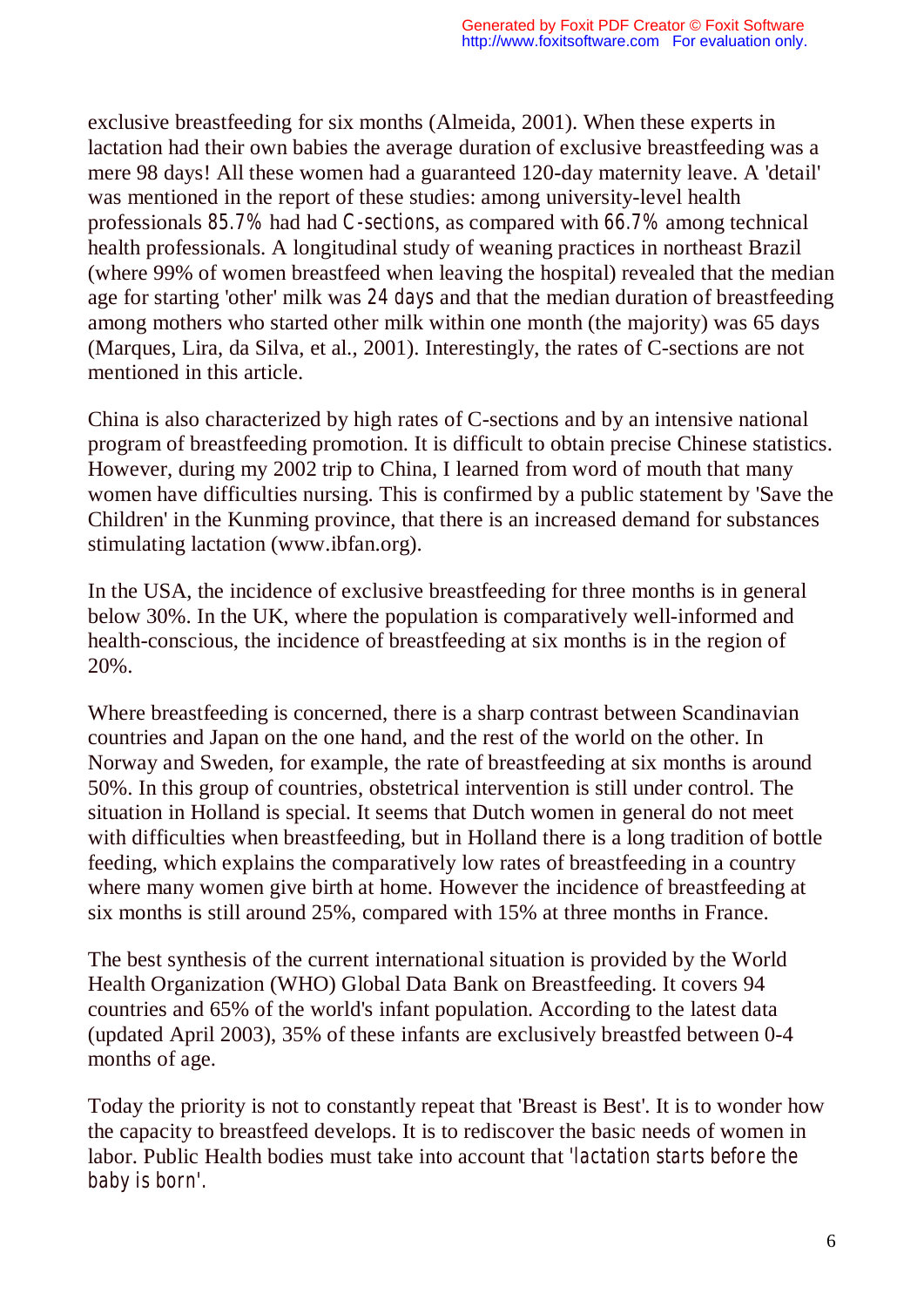#### **REFERENCES**

Akil, H., Watson, S. J., Barchas, J. D., & Li, C. H. (1979). Beta-endorphin immunoreactivity in rat and human blood: Radioimmunoassay, comparative levels and physiological alterations. *Life Sci., 24,*1659-1666.

Almeida, J. A. G. (2001). Breastfeeding: A nature-culture hybrid. Rio De Janeiro: Editora Fiocruz.

Csontos, K., Rust, M., Hollt, V., et al. (1979). Elevated plasma beta-endorphin levels in pregnant women and their neonates. *Life Sci., 25*, 835-44.

Diamond, J. (1991). The rise and fall of the third chimpanzee*.* Radius.

Hastrup, K. (1992). A question of reason: Breast-feeding patterns in seventeenth- and eighteenth-century Iceland. In V. Maher (Ed.), The anthropology of breastfeeding: Natural law or social construct? Oxford: Berg Publishers.

Krehbiel, D., Poindron, P., Levy, F. & Prud'Homme, M. J. (1987). Peridural anaesthesia disturbs maternal behavior in primiparous and multiparous parturient ewes. *Physiology and Behavior, 40*, 463-72.

Marques, N. M., Lira, P. I., da Silva, N. L., et al. (2001). Breastfeeding and early weaning practices in northeast Brazil: Longitudinal study. *Pediatrics, 108*(4), E66.

Nissen, E., Uvnas-Moberg, K., Svensson, K., Stock, S., Widstrom, A. M., & Winberg, J. (1996). Different patterns of oxytocin, prolactin but not cortisol release during breastfeeding in women delivered by caesarean section or by the vaginal route.*Early Human Development, 45*, 103-18

Odent, M. (2003). Birth and breastfeeding. Clairview (British edition of The nature of birth and breastfeeding. Westport, CT: Bergin and Garvey, 1993.)

Odent, M. (2001). New reasons and new ways to study birth physiology*. Int J Obstet & Gynecol, 75* (Suppl 1), S39-S45

Odent, M. (1999). The scientification of love. London: Free Association Books.

Odent, M. (1977). The early expression of the rooting reflex. *Proceedings of the 5th International Congress of Psychosomatic Obstetrics and Gynaecology*, Rome. London: Academic Press, 1117-1119.

Personal correspondence with Dr. Guonjon Guonason, retired obstetrician. Reykjavik, May 1993.